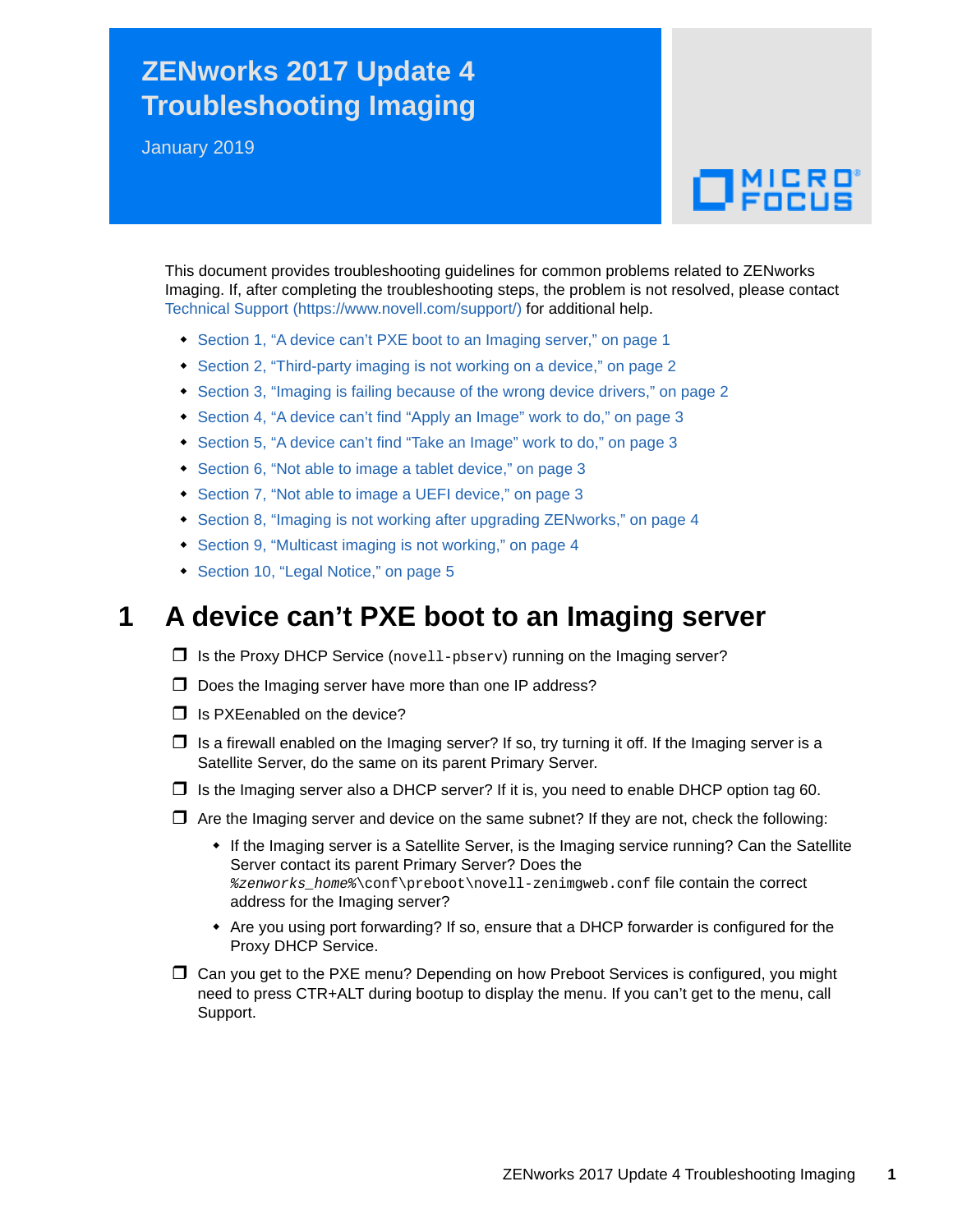# <span id="page-1-0"></span>**2 Third-party imaging is not working on a device**

- $\Box$  Make sure that the device can PXE boot to an Imaging server. See A device can't PXE boot to [an Imaging server.](#page-0-0)
- $\Box$  Have you used ZENworks Control Center to upload the correct WinPE base distributions since your last ZENworks upgrade? To check:
	- 1. In ZENworks Control Center, click **Configuration** > **Management Zone Settings** > **Device Management** > **Preboot Services**.
	- 2. In the **Third Party Imaging Settings** panel, verify that the WinPE base distributions are uploaded:
		- Before you can upload WinPE, the Microsoft Windows Automated Installation Kit (WAIK) or Microsoft Windows Assessment and Deployment Kit (WADK) must be installed on the machine where you are accessing ZENworks Control Center.
		- Third-Party Imaging requires a 32-bit WinPE from the WAIK/WADK to boot a 32-bit device. It requires a 64-bit WinPE from the WADK to boot a 64-bit device. To ensure that both 32-bit and 64-bit devices can be imaged, upload both the 32-bit and 64-bit WinPE distributions.
		- Refer to the ZENworks Control Center Help for more information about uploading the correct WinPE. Help is located in the upper-right corner of ZENworks Control Center. Click **Help** > **Third Party Imaging Settings**.
- $\Box$  If you are trying to deploy a 64-bit image, is the device 64-bit compatible?
- $\Box$  Is the image you are trying to deploy 32-bit or 64-bit? The image architecture must match the WinPE architecture used to deploy it.
- $\Box$  Does WinPE have the correct drivers for the device? For information about adding drivers to a WinPE image, see the article at [http://technet.microsoft.com/en-us/library/hh825070.aspx.](http://technet.microsoft.com/en-us/library/hh825070.aspx)

#### <span id="page-1-1"></span>**3 Imaging is failing because of the wrong device drivers**

To add the correct driver:

- 1. Go to the [Novell Patch Finder](http://download.novell.com/patch/finder/) (http://download.novell.com/patch/finder/).
- 2. In the **Select a Product** list, select **ZENworks Configuration Management**.
- 3. In the list of ZENworks versions that are displayed, click your ZENworks system version to display the patches available for that version.
- 4. Click the latest ZENworks Imaging Driver Update, then download the zip file for your ZENworks version.
- 5. Open the zip file and burn the bootcd.iso to a disc.
- 6. Use the disc to boot the device.
- 7. At the imaging menu, select **Manual mode** to display a bash prompt.
- 8. At the bash prompt, type the following command:

```
hwinfo --netcard
```
This command returns information on the network card. If the network card driver needs to be activated, you will see a line similar to the following:

DR# 0 e100e not active

You will also see a line, similar to the following, that shows the command to activate the driver: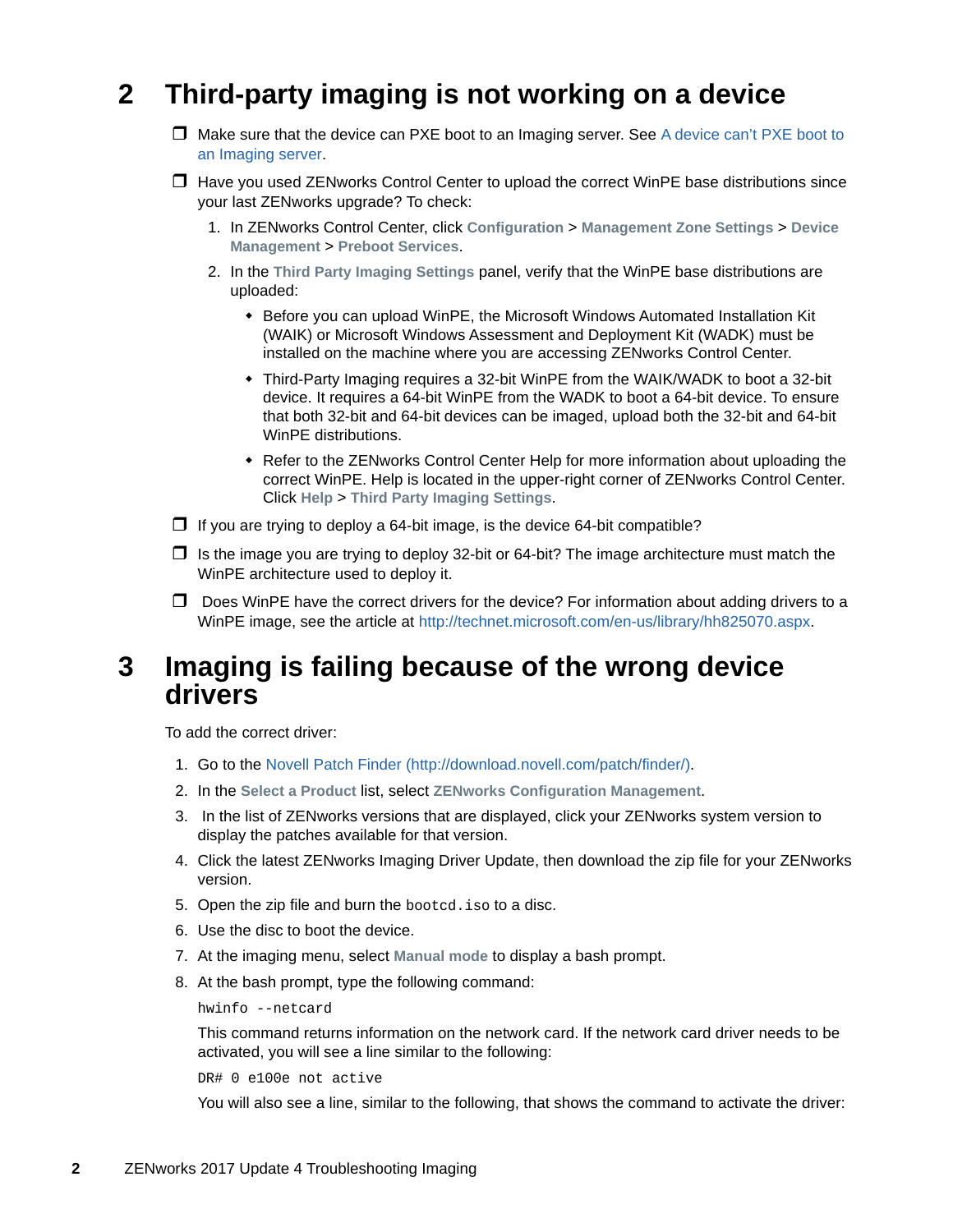modprobe e100e

9. After the driver is activated, run the following command to verify that it is now active:

hwinfo --netcard

- 10. At the bas prompt, enter cd /sbin/ to change directories.
- 11. Enter ./dhcpd -B eth0 (or ./dhcpcd -n eth0 for later versions) to enable the device to pull a DHCP address.

At this point, the device should be able to create or apply an image as normal.

- 12. To add the new driver to Imaging so that it can be used with other devices, refer to the following documents:
	- **[Knowledgebase TID 3421576](https://www.novell.com/support/kb/doc.php?id=3421576)**
	- [Adding or Updating LAN Drivers](https://www.novell.com/documentation/zenworks-2017-update-4/pdfdoc/zen_cm_preboot_imaging/zen_cm_preboot_imaging.pdf#b2cdmbg) in the [ZENworks Preboot Services and Imaging Reference](https://www.novell.com/documentation/zenworks-2017-update-4/pdfdoc/zen_cm_preboot_imaging/zen_cm_preboot_imaging.pdf#bookinfo)
	- [Cool Solutions Article "Building and Adding New Device Drivers to ZENworks Imaging"](https://www.novell.com/communities/coolsolutions/building-adding-new-device-drivers-zenworks-imaging/)

## <span id="page-2-0"></span>**4 A device can't find "Apply an Image" work to do**

- $\Box$  If the device has never been registered in a ZENworks zone, check the hardware rules for nonregistered devices to see if they exclude the device. To check the rules, in ZENworks Control Center, click **Configuration** > **Management Zone Settings** > **Device Management** > **Preboot Services** > **Device Imaging Work Assignments**.
- $\Box$  If the device is registered, is there any imaging work scheduled? To check, in ZENworks Control Center go to the device's **Summary** page. In the **Imaging Work** panel, the **Scheduled Work** field will display either **Apply Assigned Imaging Bundle** or **Apply Rule-Based Imaging Bundle** if there is work to do. If there is no scheduled work, apply the image bundle by clicking **Advanced** (in the **Imaging Work** panel) and configuring the work to do.

### <span id="page-2-1"></span>**5 A device can't find "Take an Image" work to do**

- $\Box$  If the device has never been registered in a ZENworks zone, you have to take the image manually. For information about how to do this, see "[Manually Taking an Image of a Device"](https://www.novell.com/documentation/zenworks-2017-update-4/pdfdoc/zen_cm_preboot_imaging/zen_cm_preboot_imaging.pdf#bvekbv8) in the [ZENworks Preboot Services and Imaging Reference](https://www.novell.com/documentation/zenworks-2017-update-4/pdfdoc/zen_cm_preboot_imaging/zen_cm_preboot_imaging.pdf#bookinfo).
- $\Box$  If the device is registered, is there any imaging work scheduled? To check in ZENworks Control Center, go to the device's **Summary** page. In the **Imaging Work** panel, the **Scheduled Work** field will display **Take an Image** if there is work to do. If there is no scheduled work, initiate the imaging work by clicking **Advanced** (in the **Imaging Work** panel) and configuring the **Take Image** task.

#### <span id="page-2-2"></span>**6 Not able to image a tablet device**

- $\Box$  Disable secure boot on the device.
- $\Box$  Use a powered USB keyboard with the device.
- $\Box$  For 32-bit UEFI tablets with the Intel Atom processor, make sure you use the 32-bit WinPE image. 32-bit UEFI is not supported in Linux.

#### <span id="page-2-3"></span>**7 Not able to image a UEFI device**

 $\Box$  Try turning on legacy mode. If imaging still doesn't work in legacy mode, if you don't want legacy mode, or you can't turn on legacy mode, contact Support.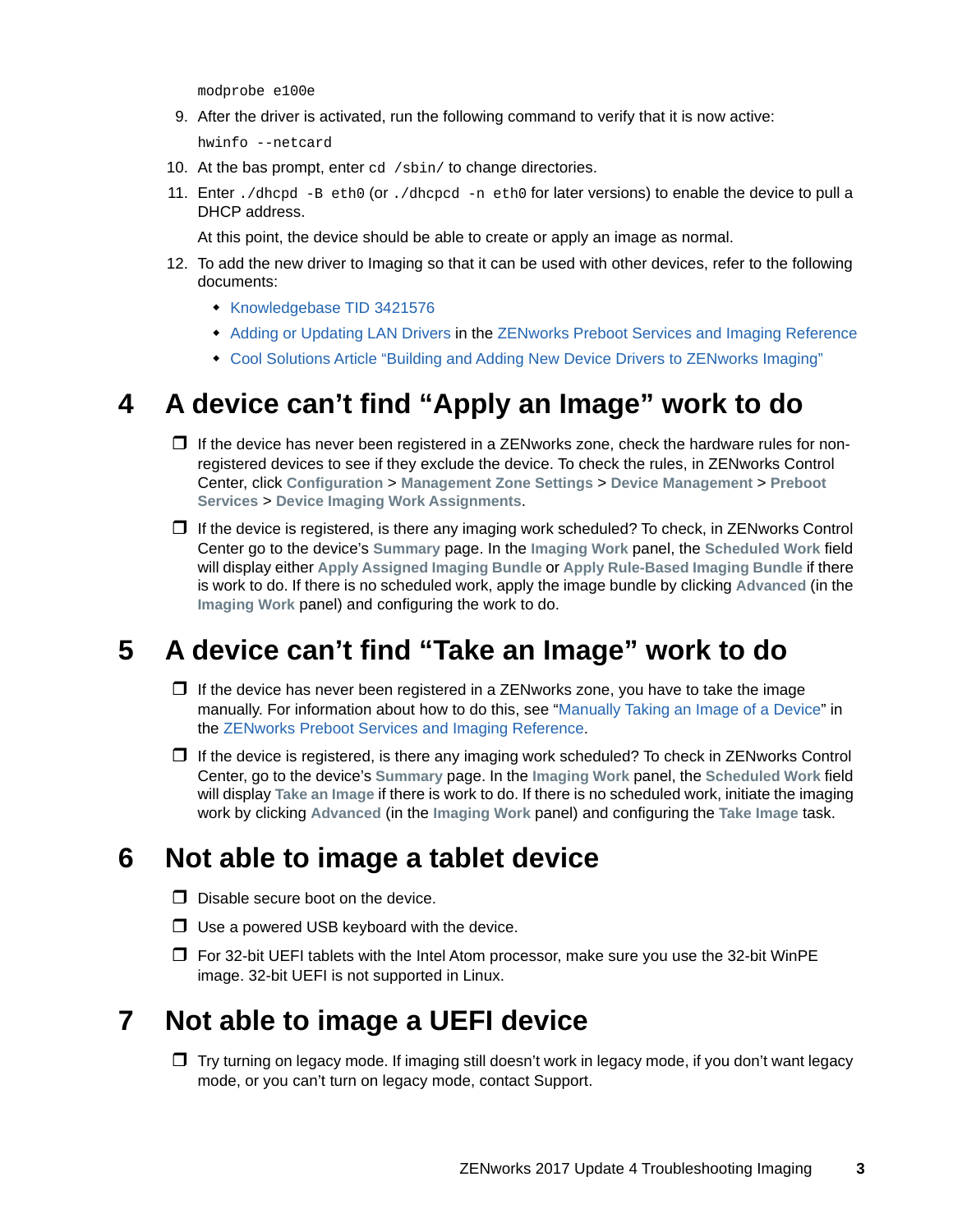# <span id="page-3-0"></span>**8 Imaging is not working after upgrading ZENworks**

- $\Box$  If the Imaging server is running on a ZENworks Appliance, turn of the firewall on the appliance.
- $\Box$  Reload the Tuxera driver:
	- 1. In ZENworks Control Center, click **Configuration** > **Management Zone Settings** > **Device Management** > **Preboot Services**.
	- 2. In the **Tuxera High Performance NTFS Driver Integration Settings** panel, download the Tuxera driver (if necessary), use the **Upload** field to select the driver zip file, then click the **Apply** button (bottom of the page) to upload the file. Click **Status** next to the Upload field to monitor the replication status of the driver.
- $\Box$  The Imaging server's  $\text{tftp}$  directory contains files such as configuration files and binaries used by ZENworks to perform imaging tasks. Make sure the tftp folder is replicated among all Imaging servers:
	- 1. In ZENworks Control Center, click **Configuration** > **Management Zone Settings** > **Device Management** > **Preboot Services**.
	- 2. In the **TFTP Replication Settings** panel, click the **Start Now** button. Click the **Show Status** button to monitor the replication status.
- The upgrade replaces imaging files such as the **settings.txt** file. After the upgrade, you need to copy the changes from the old files into the new files. DO NOT replace the new files with the old files; copy the changes from the old files into the new files.
- Make sure you have the latest ZENworks Imaging Driver Update:
	- 1. Go to the [Novell Patch Finder](http://download.novell.com/patch/finder/) (http://download.novell.com/patch/finder/).
	- 2. In the **Select a Product** list, select **ZENworks Configuration Management**.
	- 3. In the list of ZENworks versions that are displayed, click your ZENworks system version to display the patches available for that version.
	- 4. Click the latest ZENworks Imaging Driver Update, then download the zip file for your ZENworks version.
	- 5. Open the zip file and use the bootcd.iso to see if can get into imaging menu. If so, apply the imaging driver updates. If not, contact Support.

#### <span id="page-3-1"></span>**9 Multicast imaging is not working**

- $\Box$  Make sure switches are configured for IGMP2. For multicasting to work properly, all routers and switches on the network must have their multicast features configured. Multicast packets should not be blocked in a switch.
- $\Box$  Make sure DHCP is handing out the default gateway.
- Check the session start settings (**Number of Clients** and **Time to Wait**) for the Multicast Image Set bundle. Are they configured correctly for the imaging work to be able to start on devices?
- $\Box$  If imaging is slow, be aware that imaging speed on all devices is only as fast as the slowest NIC of the target devices.